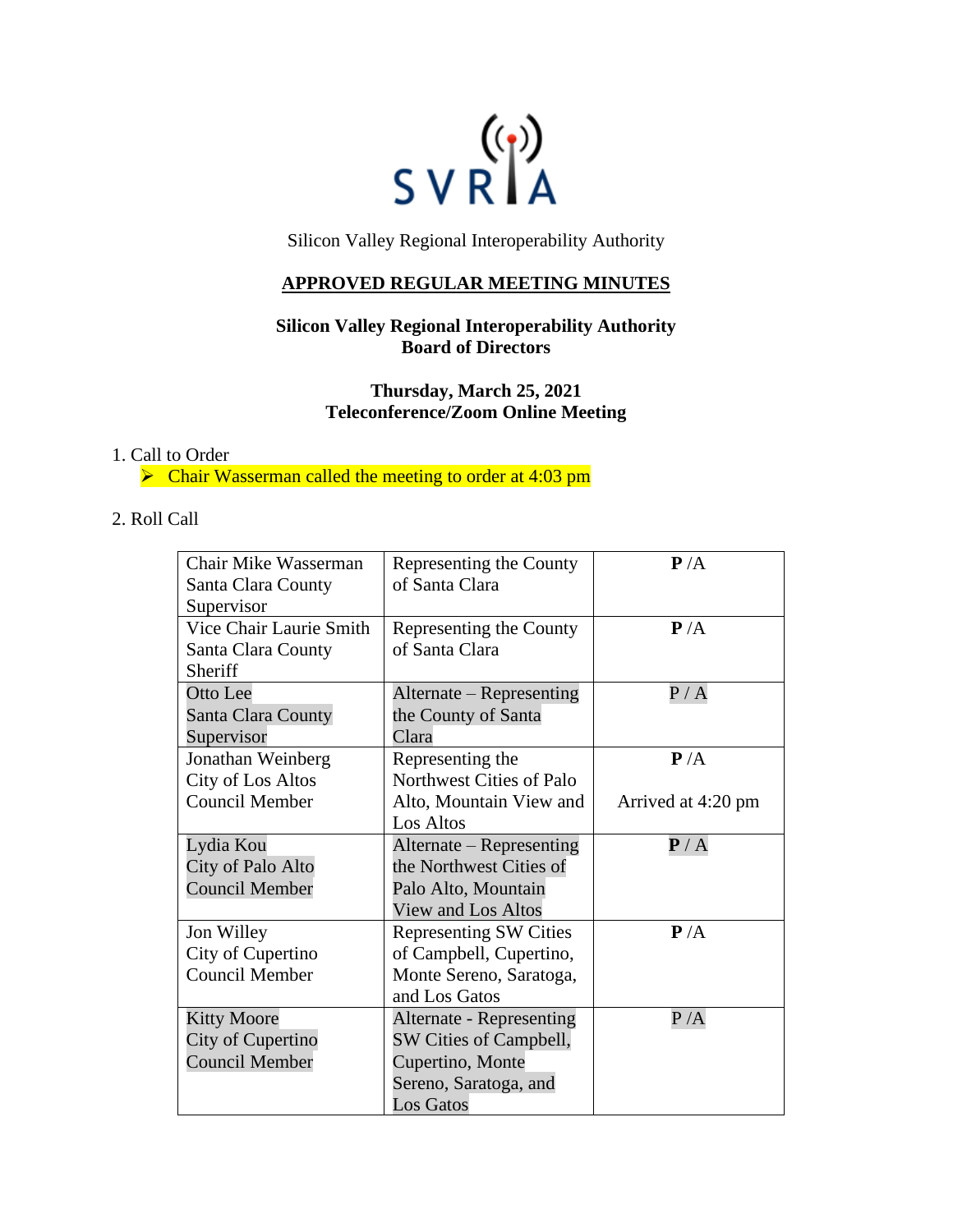| Lisa Matichak                                  | Santa Clara City's              | P/A |
|------------------------------------------------|---------------------------------|-----|
| City of Mountain View<br><b>Council Member</b> | <b>Association Selection</b>    |     |
| <b>Matthew Hudes</b>                           | Alternate - Santa Clara         | P/A |
| <b>Town of Los Gatos</b>                       | City's Association              |     |
| <b>Council Member</b>                          | Selection                       |     |
| Pam Foley                                      | Representing the City of        | P/A |
| City of San Jose                               | San Jose                        |     |
| Council Member                                 |                                 |     |
| Chappie Jones                                  | Representing the City of        | P/A |
| City of San Jose                               | San Jose                        |     |
| Vice Mayor                                     |                                 |     |
| Sylvia Arenas                                  | <b>Alternate - Representing</b> | P/A |
| City of San Jose                               | the City of San Jose            |     |
| <b>Council Member</b>                          |                                 |     |
| <b>Raul Peralez</b>                            | Alternate - Representing        | P/A |
| City of San Jose                               | the City of San Jose            |     |
| <b>Council Member</b>                          |                                 |     |
| Peter Leroe-Munoz                              | Representing the South          | P/A |
| City of Gilroy                                 | <b>County Cities of Gilroy</b>  |     |
| <b>Council Member</b>                          | and Morgan Hill                 |     |
| <b>Rich Constantine</b>                        | Representing VTA                | P/A |
| City of Morgan Hill                            |                                 |     |
| Mayor                                          |                                 |     |
| <b>Richard Bertalan</b>                        | Representing VTA                | P/A |
| VTA, Chief Information                         |                                 |     |
| <b>Technology Officer</b>                      |                                 |     |
| <b>Russ Melton</b>                             | Representing the Central        | P/A |
| City of Sunnyvale                              | Cities of Milpitas, Santa       |     |
| Council Member                                 | Clara, and Sunnyvale            |     |
| <b>Karen Hardy</b>                             | Alternate - Representing        | P/A |
| City of Santa Clara                            | the Central Cities of           |     |
| Vice Mayor                                     | Milpitas, Santa Clara,          |     |
|                                                | and Sunnyvale                   |     |

 $\triangleright$  11 Directors Present. There is a quorum for the meeting.

#### 3. Oath of Office for New Board Members

➢ Vice Chair Smith administered the Oath of Office to Alternate Director Kou, Council Member from the City of Palo Alto representing the Northwest Cities of Palo Alto, Mountain View and Los Altos.

# 4. Public Comment

At this time, the public is permitted to address the Committee on items within the Committee's subject matter jurisdiction that do not appear on the agenda. Please limit comments to a maximum of three (3) minutes. If you wish to comment on an item that is on the agenda, please wait until the item is read for consideration.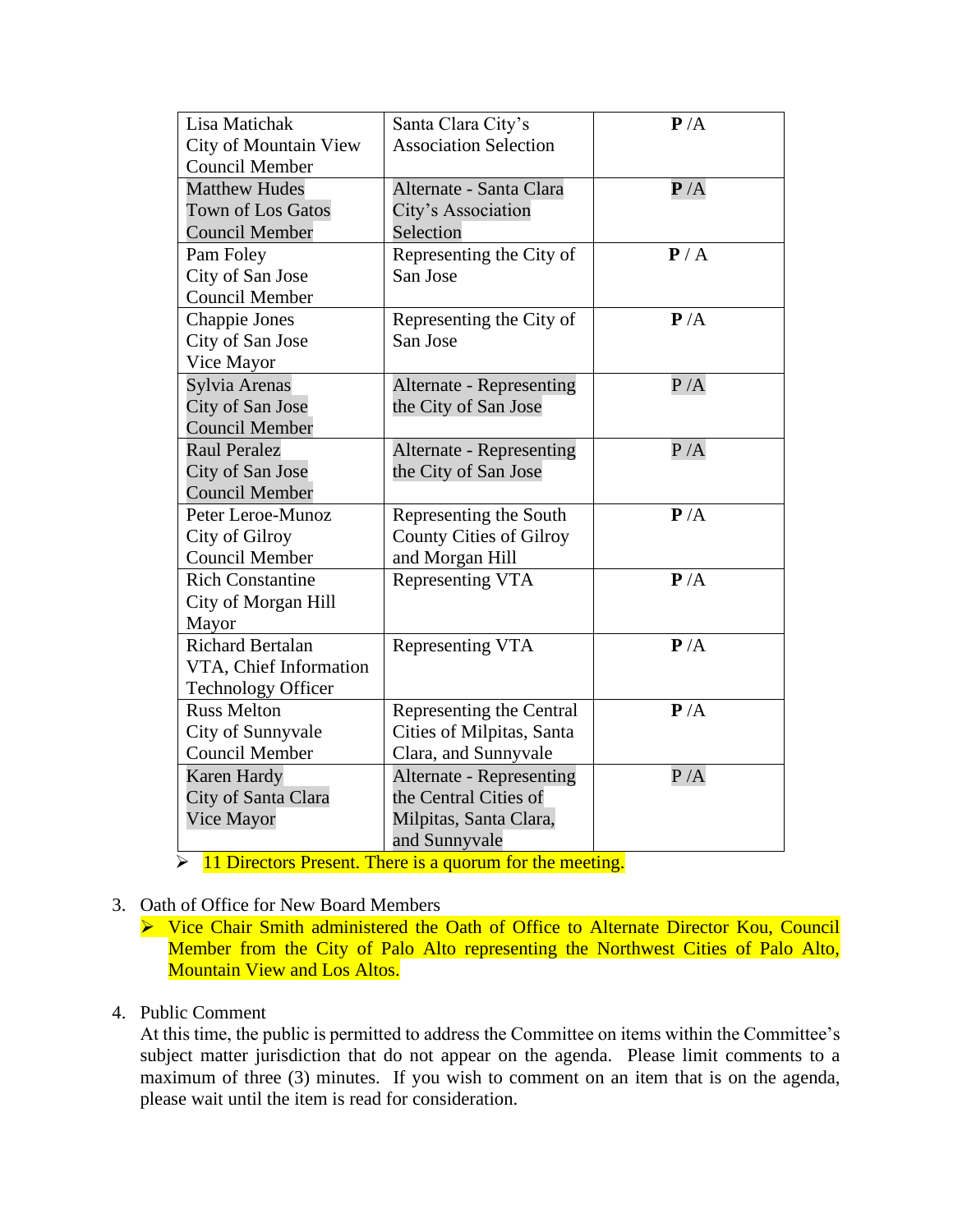- ➢ Carl Taylor, representing the Uvas Volunteer Fire Department in South County: Here to listen to the item on the agenda discussing volunteer fire departments and how they fit into this radio scheme, and here to educate himself how his tax dollars are being spent.
- 5. Action on Consent Calendar
	- a. Approval of the Minutes of the January 28, 2020 Board Meeting
	- ➢ Motion to approve: Director Leroe-Munoz, Second: Director Foley. 11 Aye, 0 No. **Motion carries.**
- 6. Executive Director's Report
	- a. Update on the Internal Revenue Service-Criminal Investigation's (IRS-CI) request to join the SVRIA
		- $\triangleright$  The IRS-CI is going to be coming on the SVRCS as a mutual aid partner, much like the FBI, the Coast Guard, the U.S. Marshals, CHP, CalFire. It's a better solution for them given their broad area that they cover. We had to work out a few of the technical things behind the scenes to make sure that our recorders logged all of their radio transmissions. The security features are the same. SVRIA and the IRS-CI are circulating the MOU that allows them to use the interoperability talk groups and we should have resolution with them and bring them onto the system.
		- $\triangleright$  The only time that they would use the radio system is when they're working or training with our members or participants. A positive outcome that I'm pleased to report to you.
	- b. Update on California Department of Justice (CA-DOJ) Encryption Mandate for Law Enforcement
		- Additional Law Enforcement Agencies have transitioned to encryption on their primary talkgroups
		- Plan for the SVRIA Law Interoperability Talkgroups
		- ➢ Since the Board last met, we've had two additional cities transition to encryption on their law enforcement primary talk groups. The cities are Los Altos and Mountain View. There are only two cities left in the system that are not encrypted, the City of Santa Clara and the City of Milpitas. We are working closely with both of those agencies and I would expect one will be encrypted by the time we get back together for our next meeting in May.
		- $\triangleright$  That leaves just a handful of unencrypted law enforcement talk groups, primarily the interoperability talkgroups. There's a great deal of coordination that has to go into transitioning the interoperability talkgroups because all agencies have access to them. We believe that we will start to encrypt those talkgroups on or about May 1st. It's going to take about 90 days to update all of the radios that would utilize those talkgroups. We are currently working out a backup communication plan and we have other talkgroups that are available. But it's the ones that the law enforcement agencies typically would go to when they're doing mutual aid across county lines where we would really need that interoperability. This includes across city lines but within our county.
		- $\triangleright$  We need to make sure that the plan has been communicated to all agencies including dispatch managers, police chiefs, as well as field personnel.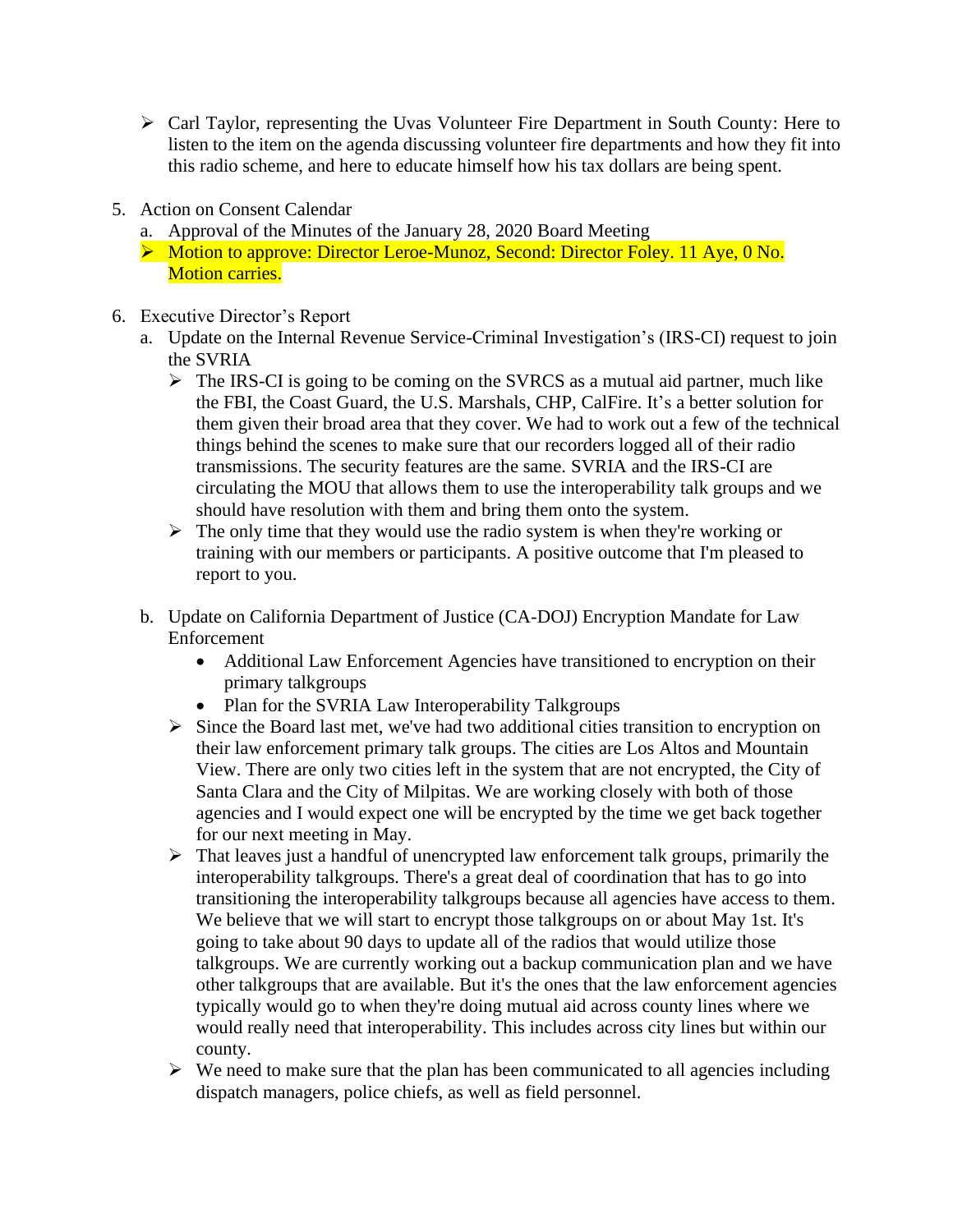- $\triangleright$  We are on schedule with the commitment that we have made to State and Federal DOJ to be encrypted by the end of calendar year 2021.
- c. Radio system interference
	- ➢ There has been some system interference. One was related to a commercial burglary in the San Jose area near the airport. Officers found a jamming device and it was taken into evidence. Law and technical personnel have been able to evaluate it. The jammers are not available in the United States, and likely purchased in foreign countries and then illegally shipped into the USA. The jammers interrupt a range of frequencies, including commercial 5G, which would be a cellphone type frequency as well as frequencies that are in SVRIA's range.
	- $\triangleright$  Technical staff have been able to test the jammer and it disrupts communication in a small radius, approximately 80 to 100 feet. We have communicated this the dispatch managers and field personnel. If they have a situation where they experience interference, to note the date and the time so we can track the event.
	- ➢ We're also working on some interference issues related to solar panels and some of the larger solar panel installations. If the solar project is not installed properly, it can create interference as the panels are generating their power. We've partnered with County Communications and invested a small amount of money, about \$15,000 on more advanced testing equipment that can determine if interference is being generated by solar panels.
	- $\triangleright$  If it becomes a larger issue county wide, we are currently working on a plan where we would go back to the planning directors and to make sure that the solar installations are being inspected for a certain type of equipment that keeps the interference from occurring. But right now, it's been a few isolated cases. We had an area in Morgan Hill as well as Cupertino. We also had a solar installer in the Los Altos area approach us and let know about their installation and a concern it may create interference. We tested the installation and there was not any interference in Los Altos as of yet.
- d. Update on volunteer fire agencies and the SVRIA
	- ➢ Since our last meeting, Executive Director Nickel has had three meetings with staff at County Communications. One meeting was to the number of volunteer fire agencies in the county who use the SVRCS. And the second meeting was to understand the best technology available for Mr. Taylor and his organization.
	- ➢ One example is the Spring Valley Volunteer Fire Agency s in the East part of the county, in the hills above Milpitas and San Jose. They are on the system and have been so for two to three years. They cover 200 square miles of area, and they provide a great deal of mutual aid and backup coverage to the agencies on the Eastern part of the county. They are also under contract with CalFire to provide backup fire station coverage when the CalFire stations are vacant due to large fire commitments.
	- ➢ The Spring Valley Volunteer Fire Department is an active organization county-wide and so they've been on the system. The Chair of the Working Committee, Heather Plamondon, and County Communications Director. I did reach out to Mr. Taylor I believe last week or the week before. Mr. Taylor did attend the Working Committee meeting and County Communications is working with Mr. Taylor to try to find a best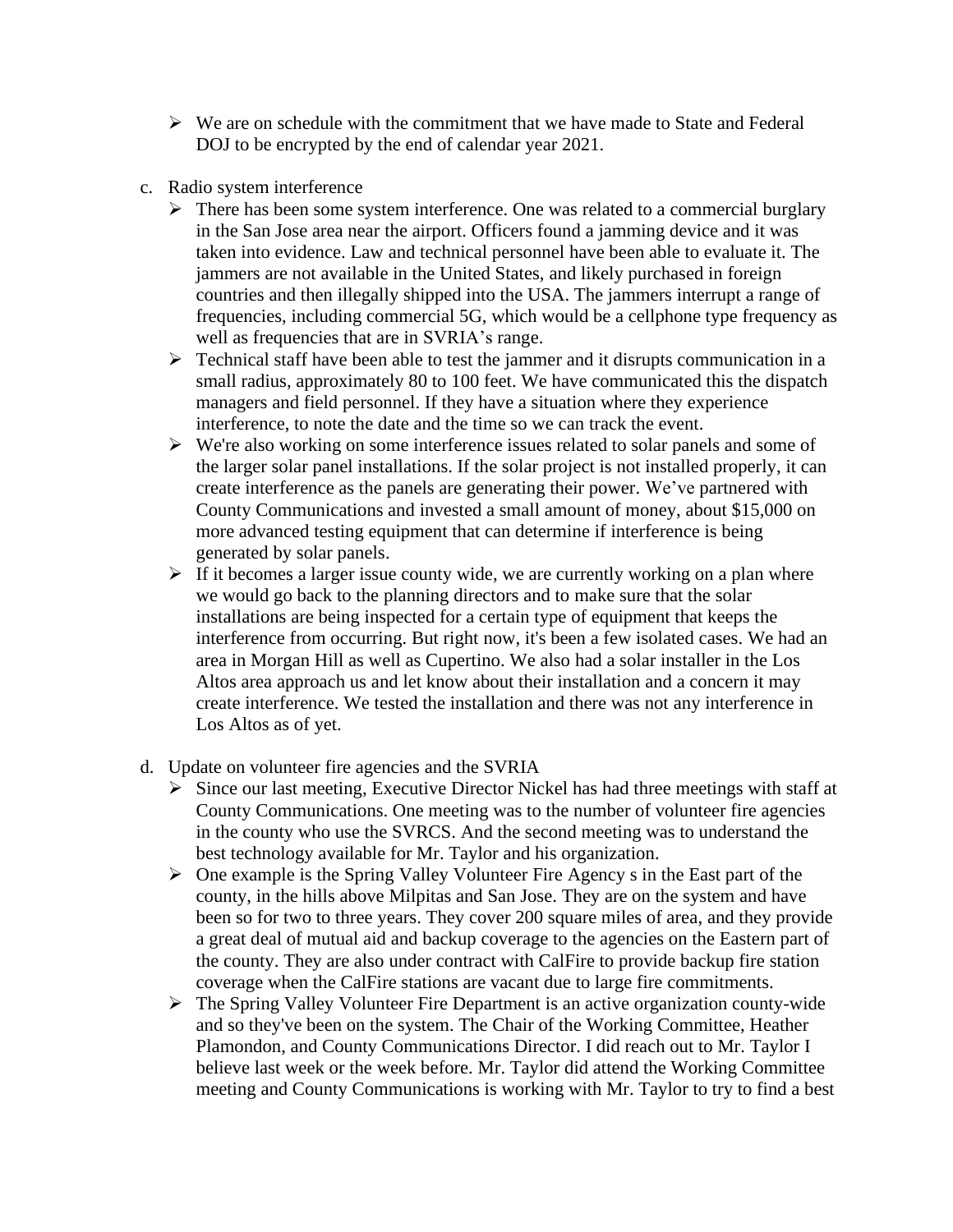solution for their radio needs in the area that are also... I know we have a tower there and I wasn't here when that tower was placed. And we don't have great reception in some of his areas and because the Uvas volunteers are dispatched by CalFire, which is still on the VHF frequencies, we think there may be another solution for them that does not bring them into the P25 technology under the SVRIA systems. We are working to try to find the best technology and cost solution for them.

- e. SVRIA System Performance Reporting
	- ➢ The next item to share is the system performance reporting. An example of a high level chart that the Directors can review and see how this system is being utilized. One of the things to keep in mind is that we have the bigger users who are using a bigger chunk of the system and as we get into the budget, we'll talk about how that is allocated for. But as you see the larger users are using the system. We still have capacity on the system.
	- $\triangleright$  The really interesting number to draw to your attention is the number of times that somebody has pushed to talk, and that's 1.9 million time per month. It's a testament to the capacity and reliability of the system that 24/7/365, we're doing almost two million transactions a month where somebody in the field or in a dispatch center is keying up a microphone to speak.

Chair Wasserman: Just so I'm clear, that's 65,000 a day?

Director Nickel: That is correct.

Chair Wasserman: Yeah. Wow

Director Nickel: It's amazing to think that the system is being utilized and it's being utilized quite effectively and quite frequently.

- f. New Board Member Orientation
	- ➢ General Counsel Gary Baum and I conducted two separate new board member orientations and now that we have Director Kou on board, we will schedule an additional orientation for her and any others who would like to attend. They last about one hour. Staff really appreciates those of you attending and asking thoughtful questions. I think one of the questions that was asked in the second session was, "How can I as a Director help you better?" And I was thrilled to answer that question with one statement, "Educate yourself about the SVRA." The system and issues we discuss can be technical, and we appreciate the Directors educating yourselves and we're happy to provide those orientations to you.
- g. Form 700 Reminders
	- $\triangleright$  Executive Director Nickel reminder the Board to complete and turn in their Form 700 filing. There are a few members who still need to file. All Board and Alternates must file. Filing can be done electronically or by mailing the completed form to the SVRIA business address.

Director Melton with a comment and question: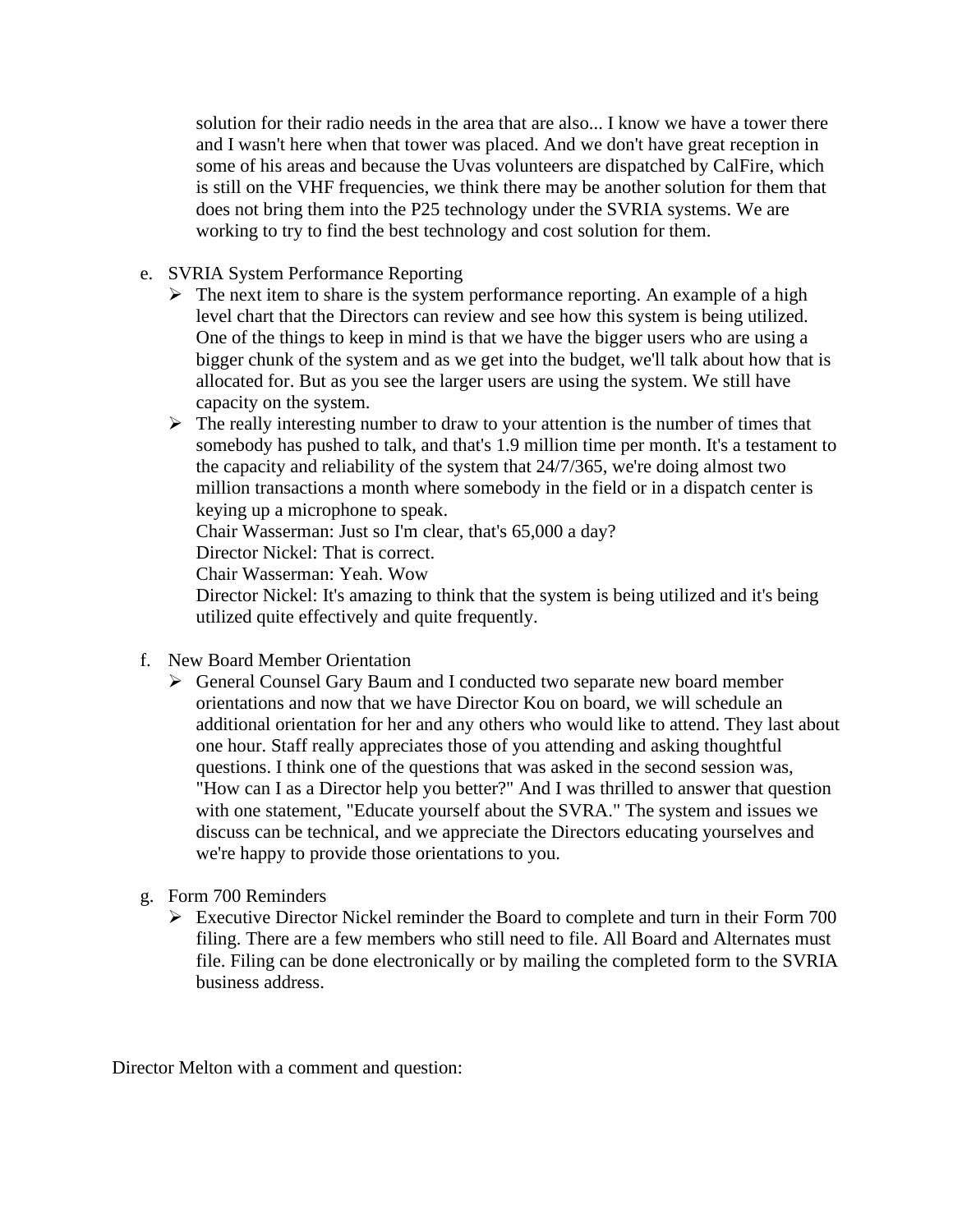- ➢ Comment: With regards to the IRS Investigative Division; I really cannot imagine a better outcome than how elegantly you orchestrated all of that. And to hear that they're going to be hopping onboard as a mutual aid member for when we are doing their business with them in Santa Clara County, I think it's just fantastic. So, tip of the cap on that one, Eric.
- ➢ Question: About halfway through your report, you were talking about a volunteer fire department that was using SVRCS and I think you meant that that was as a mutual aid member. Did I track all of that correctly?

The radios that are provided to the Spring Valley Volunteers are coming from Santa Clara County Fire Department. And the reason for that is the amount of mutual aid that Spring Valley runs with fire agencies and that they are picking up part of a coverage area that's typically in Santa Clara County. Spring Valley portable count is included in County Fire, which is a subsection in the overall count of Santa Clara County.

Public Comment: Carl Taylor of the Uvas Volunteers: I had a long conversation with Ms. Plamondon about what to do and I'm waiting to hear back from her. I guess she's out on vacation. We will press forward and get some answers to some questions and I think it'll all work out just fine.

- 7. Action Items
	- a. Review and Adopt SVRIA Fiscal Year 2021/2022 Proposed Budget of \$4,711,876
		- ➢ Budget Overview Presentation by Executive Director Nickel with a PowerPoint on the FY2021/22 Budget.
		- ➢ Adopting the Budget is one of the most important tasks the Board will do each year. Some background, the Joint Powers Agreement requires the budget to be reviewed by the working committee and approved by the board before March 31st. And the reason we go early is because all of our revenue comes from other government agencies who are all currently going through their budget process right now. We are trying to let them know what their commitments would be to SVRIA, as they're preparing their budgets for next fiscal year.
		- ➢ This budget was presented and reviewed by the Working Committee on March 8th, and the Working Committee voted unanimously to recommend the budget to the Board of Directors.
		- ➢ Some highlights from last fiscal year, the system build-out was completed. All members and participating agencies are on the system with exception of one small fire district, which is South County Fire. They account, as you'll see in the count below, less than 50 radios. And we believe that they are going to be on by the time we meet again in May. We're working with them very closely on the technical aspects and getting their radios appropriately programmed. They still continue to pay for the system, and we want to get them on as soon as possible. Your board established an asset replacement funding plan that was voted and approved on back in June of last year. That also was included in your budget packet and we went through a Director transition. Denise transitioned out and I transitioned in. The board established last year an asset replacement funding plan as reflected in the budget with an extra \$100,000 added into the reserves.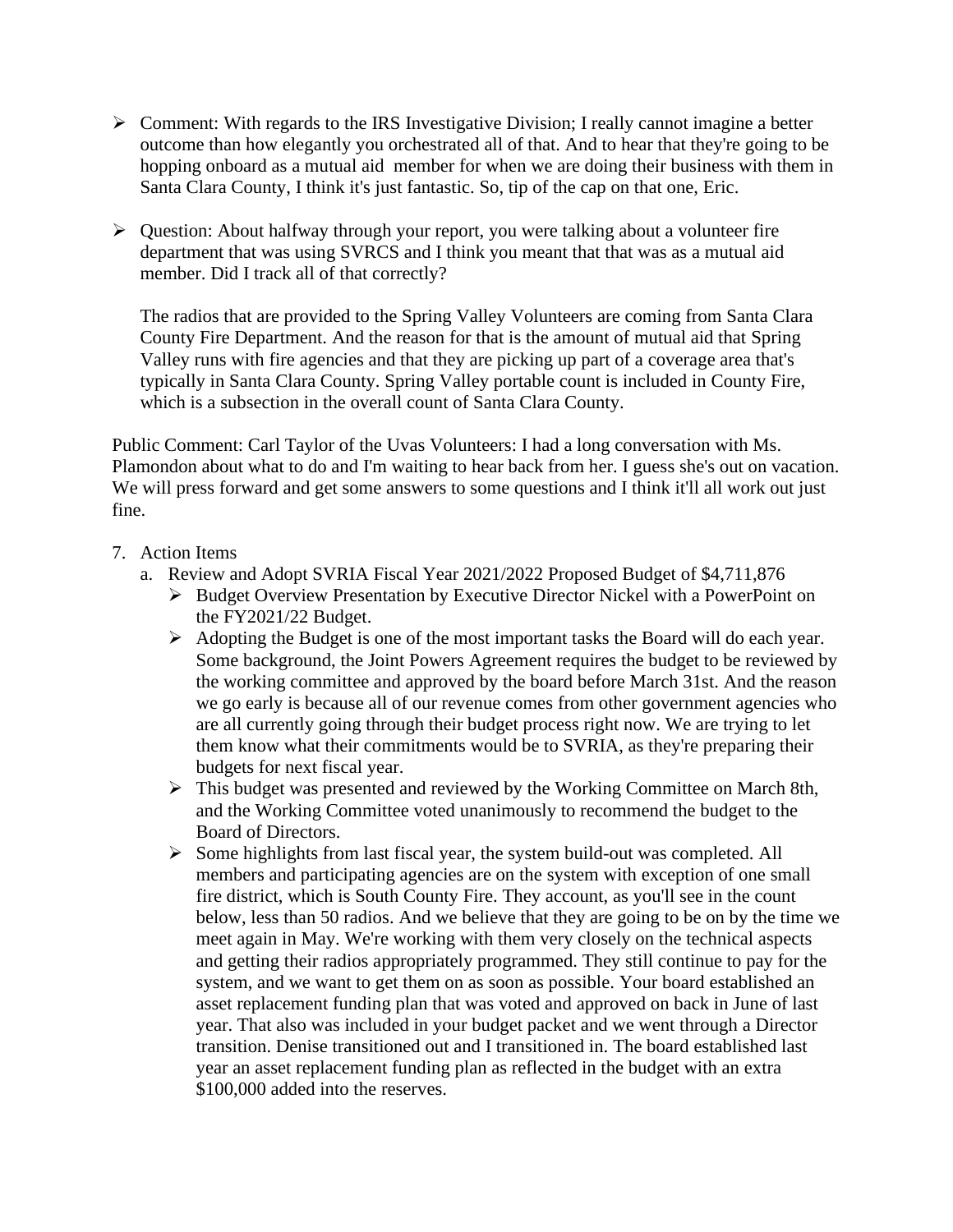- $\triangleright$  This budget is sensitive to the fiscal constraints of our members and participant agencies. Having been a local government Fire Chief for eight years and going through the ups and downs of the economy and fire contracts, I am sensitive to what belt tightening looks like. And having gone through the first nine or 10 months of the economic shutdown related to Covid-19, I am sensitive to that and proposing a budget that is reflective to that. You're going to see, for the most part, a status quo budget.
- ➢ Roughly three quarters of our budget is committed to long-term service agreement contracts for Aviat, Motorola and our partners at County Communication.
- ➢ Your board has, particularly with the new Executive Director, is focused on strategic planning for the future. Specifically, how we pay for future system enhancements and maintenance. For example, Motorola has delivered numerous proposals for equipment that has large dollar figures attached to them. We know we are going to need some of these capital items in three or four years. In a separate planning meeting we could say, "Look, we know we're going to need this equipment that costs us a million dollars three years from now. Let's put that down as well as talk about our future opportunities, perhaps things around data and the EComm system from a strategic perspective."
- ➢ Propose a nominal amount to begin training curriculum development for our dispatchers and our end users.
- ➢ Money included in this budget to purchase a system for Motorola called CirrusCentral, that will allow us to monitor, measure and manage all the system performance down to a very granular level. We will take some of the workload off of our existing staff, primarily Chris Collins, who has to produce reports for the system, this gives that capability to the individual users that they can look at their radios on their system and figure out when and how they're being used and find ways to actually make the system more efficient.
- $\triangleright$  Challenges for the future include putting together a strategic plan, in particular the future capital expenditures as the equipment in the system needs replacing.
- ➢ Proposed budget of \$4,711,876 of that additional agency consoles that were purchased after their system was originally designed, and that doesn't impact all members, just the agencies that purchased the additional consoles. It's about \$135,000 of that. So, the increase that applies to all members of the system is roughly \$167,000.
- ➢ What's driving this increase? The biggest item is the board had approved asset replacement reserve program adopted in June of last year. As mentioned earlier, our long-term service and maintenance contracts have annual increases built into them, and that is 71% of SVRIAs total. We also doubled the cost of insurance. The insurance had been about \$85,000, and it's now about \$160,000. We were underinsured, and all of the assets owned by SVRIA are now adequately covered.
- ➢ The performance measurement and management system, CirrusCentral is approximately \$86,000.
- $\triangleright$  We're reallocating some existing budget for consultants and that total budget is less than the amended budget was for this current fiscal year. What that means is that the existing staff or consultants, which is me and Diane Stambaugh will be picking up a little bit more of the workload. We're using technology to creates meeting transcripts, so we don't need to pay somebody to take minutes in this meeting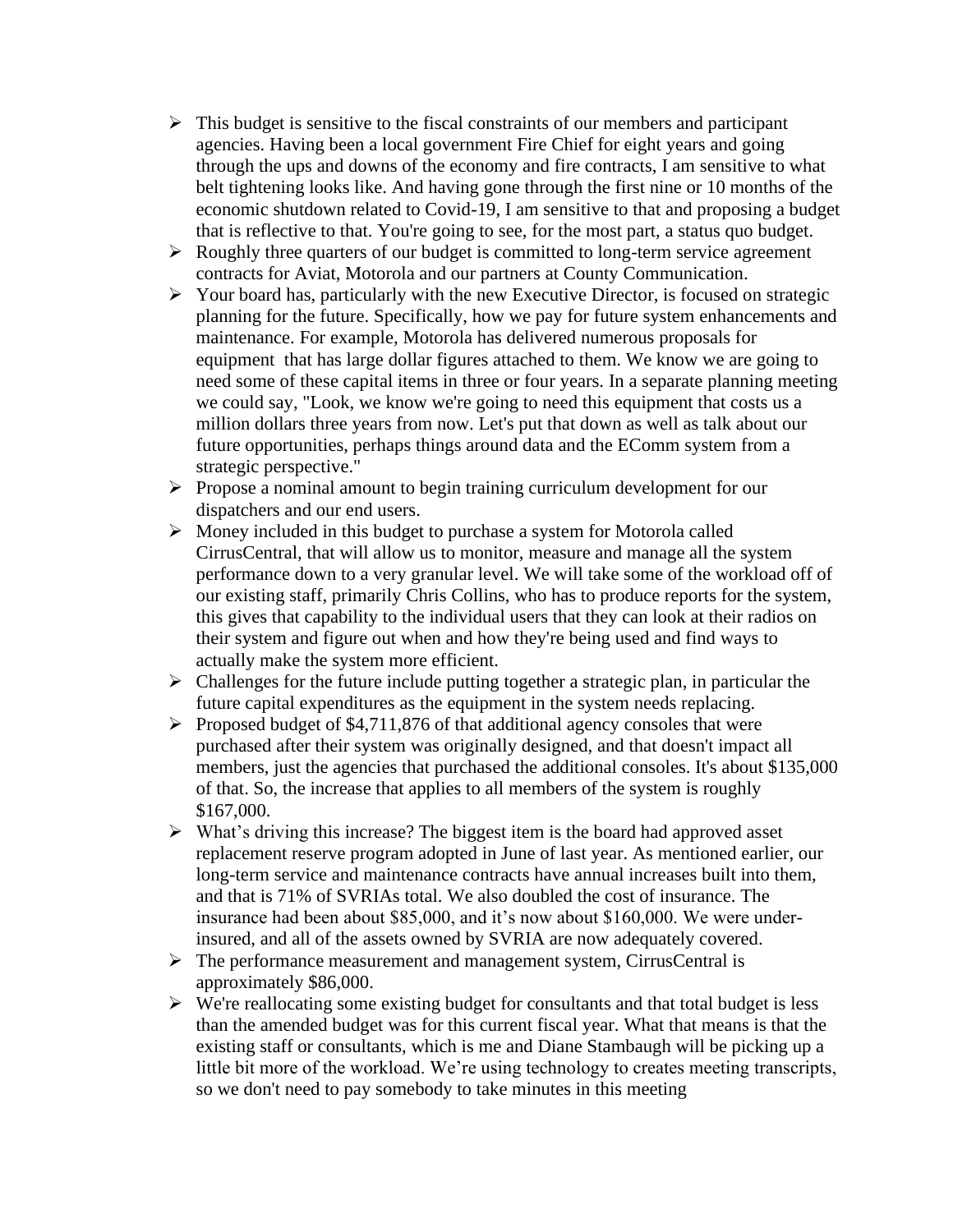- $\triangleright$  Propose allocating some consulting money to a training specialist. It doesn't have to be somebody who is a specialist in developing technical things around the radio systems. We have a great team here, we have the public safety chiefs and managers, we have the technical staff, the radio shop folks, but what is needed is somebody who can put together a training curriculum, and training program.
- ➢ Envision a training cadre from our member and participant agencies from fire, and law, dispatchers, and the VTA, who maybe have some technical expertise in the system, but also enjoy sharing or teaching that knowledge of how to best use the system. I also envision a series of just-in-time videos that could be shown at a tailgate briefing, a staff meeting that would take five to 10 minutes on basic features of the system.
- ➢ We're reducing professional and specialized services; those are the services that we pay for the executive director. Some of the other consultants that have been brought on before that budget has been reduced, we've reduced the office budget, expense budget and we've eliminated travel.
- $\triangleright$  We build the budget by user count. The user count of radios is what drives what everyone's individual budget.
- ➢ Agency assessments are in Attachment B.

Director Melton with a comment: I'm perfectly fine with the budget as you've mentioned it. I would like to express my strategic view for SVRIA. Not just for the coming year, but for the coming decade, or whatever lengthy period of time you want to look at it. The backdrop is, Under Chair Wasserman's leadership, we've accomplished this incredible thing. \$15 million over the last decade to build the SVRCS, which I think is real crown jewel of Silicon Valley, of Santa Clara County, and it must be maintained. It must be protected against things that can go wrong, whether intentional or natural catastrophes. We just have to be ready over the decades and so the system has to be nurtured and it has to be loved and it has to be taken care of. And we always say, we have to be ready for the major events and some examples would be: Superbowl 50, would be the Gilroy Garlic Festival shooting, those are the big things that we have to be ready for. At some point, Eric, I'd like to see a 10 year plan or a 20 year plan for what assets are going to depreciate, end of life, how much money are we going to need so that 20 years from now we're not in a scramble to patch up the system. My goal would be that the system has been well maintained and is as robust as it can be 20 years from now. That is where my mind frame is at when I think about strategic budget. And thank you for letting me speak.

Chair Wasserman with a comment: Thank you. It certainly speaks to strategic focus and of course, replacements, replacements, replacements. And I believe Eric's got some areas in the budget as far as depreciation, annual funding that goes into a replacement account. I know we did that with a couple previous Directors.

Director Kou with a question: Please help me understand the site leases as part of the operating expense. I noticed that it's only for this fiscal year. In the past, there wasn't any. General Counsel Baum replied that the site in Los Gatos is owned by Crown Castle, so we pay a portion of the tower space. Otherwise, we have no major outstanding leases and that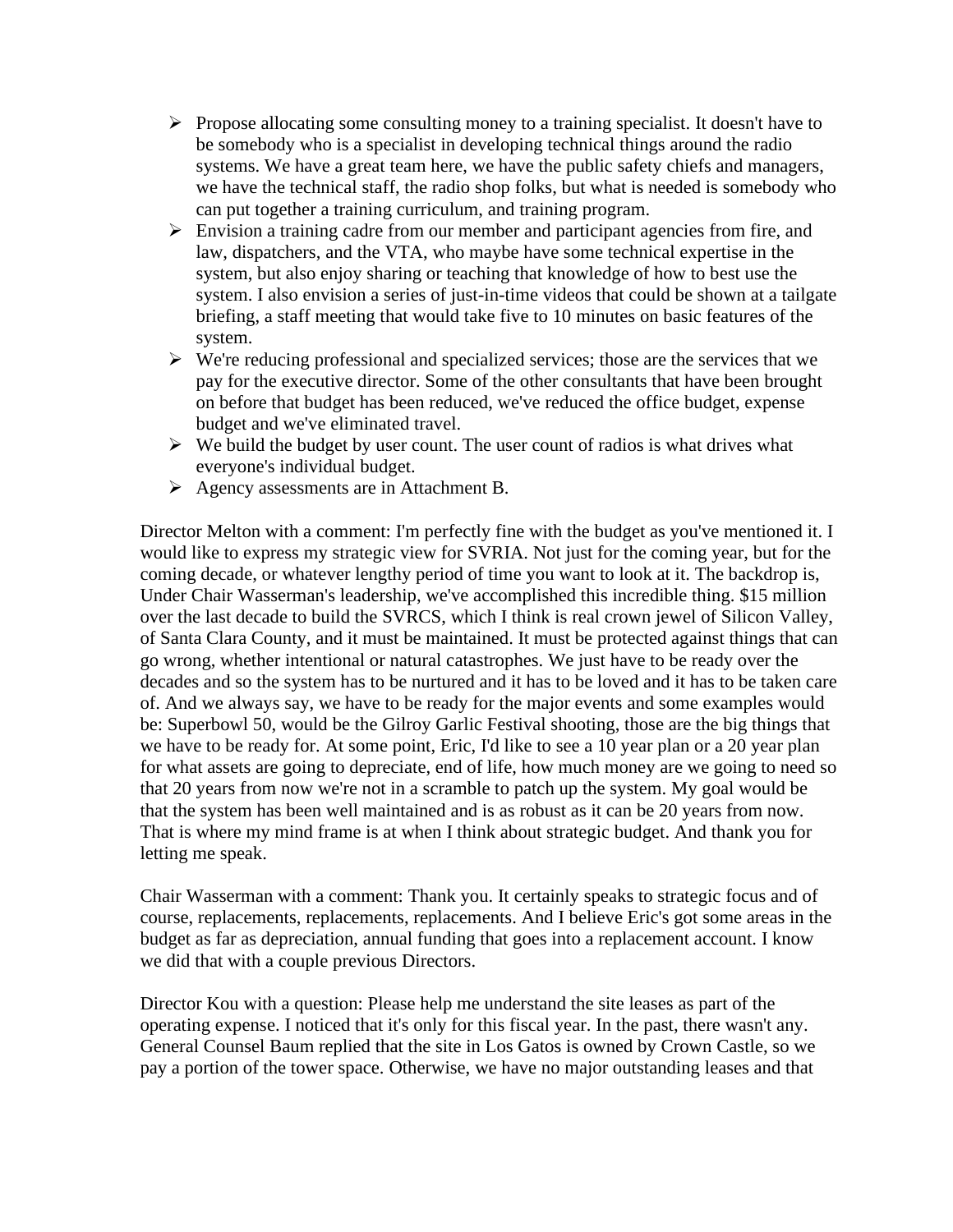has been a board policy and I will explain to you the one lease we had that we no longer have when we do your new board member orientation.

- ➢ Motion to approve by Director Constantine. Second by Director Leroe-Munoz on the three recommendations in the staff report. Ayes: 11, No 0. Motion Carries. Alternate Director Kou also voted Aye for the record but is not included in the total count as Director Weinberg arrived and voted Aye.
- b. Authorization to Accept Grant of \$300,000 and Enter Agreement with the California Office of Emergency Services Community Power Resiliency Program
	- ➢ SVRIA did receive the Public Safety Power Shutoff Grant from Cal OES. We submitted for the full \$300,000 and were awarded the \$300,000 if we choose to accept the grant. The plan for the grant was presented verbally to the board in October.
	- ➢ Executive Director Nickel brought to the Board's attention that there are two challenges with the grant. The biggest challenge to share with the Board is a very tight time frame to complete this project. It has to be completed by October 31, 2021 unless an extension is granted, that is not a lot of time. And because what we are proposing is enhancing the existing trailer that we had used for Super Bowl 50, the trailer's radio equipment needs to be updated.
	- $\triangleright$  The proposed use of the trailer would be when the power is shut off in the county. We could set up a site and run it, even though all of our sites have fuel and generator backup. If we had a site go down for any reason, or if we needed it for another large event, say like the Super Bowl, we can move the trailer to the location, set it up, and it would be an additional tower site.
	- $\triangleright$  And the fact that the state is paying for a large portion of the enhancements is great. Additionally, we use Motorola equipment, and we are determining if it would be a sole source procurement, which means we have to obtain approval to do so. CalOES has a sole source approval process.
	- ➢ Staff is not proposing any new, additional budget. We do anticipate a budget carryover of somewhere between \$150,000 and \$200,000 in this current fiscal budget. From previous Board policy, carryover funds would go into the Operating Reserve. Staff is not asking for any new dollars for our match once we have all of the items priced out. Staff does want the Board to be aware of the cost items and is seeking Board approval to accept this grant.
	- ➢ When staff comes back at the May meeting, and if it appears that these hurdles are too onerous to overcome in this tight time frame, I will certainly advise and SVRIA wouldn't be out any money at that point.

Chair Wasserman with a comment: Thank you for specifying the strings that are attached. That could be problematic sometimes, so I appreciate your alerting us to that. The county had funds awarded to it from the state for the new jail, and the strings were so severe, we turned down the money. And it was a lot of money.

Director Nickel: Well, we're incredibly fortunate with SVRIA staff member Diane Stambaugh as she did grant management for her career with the County Sheriff's office and